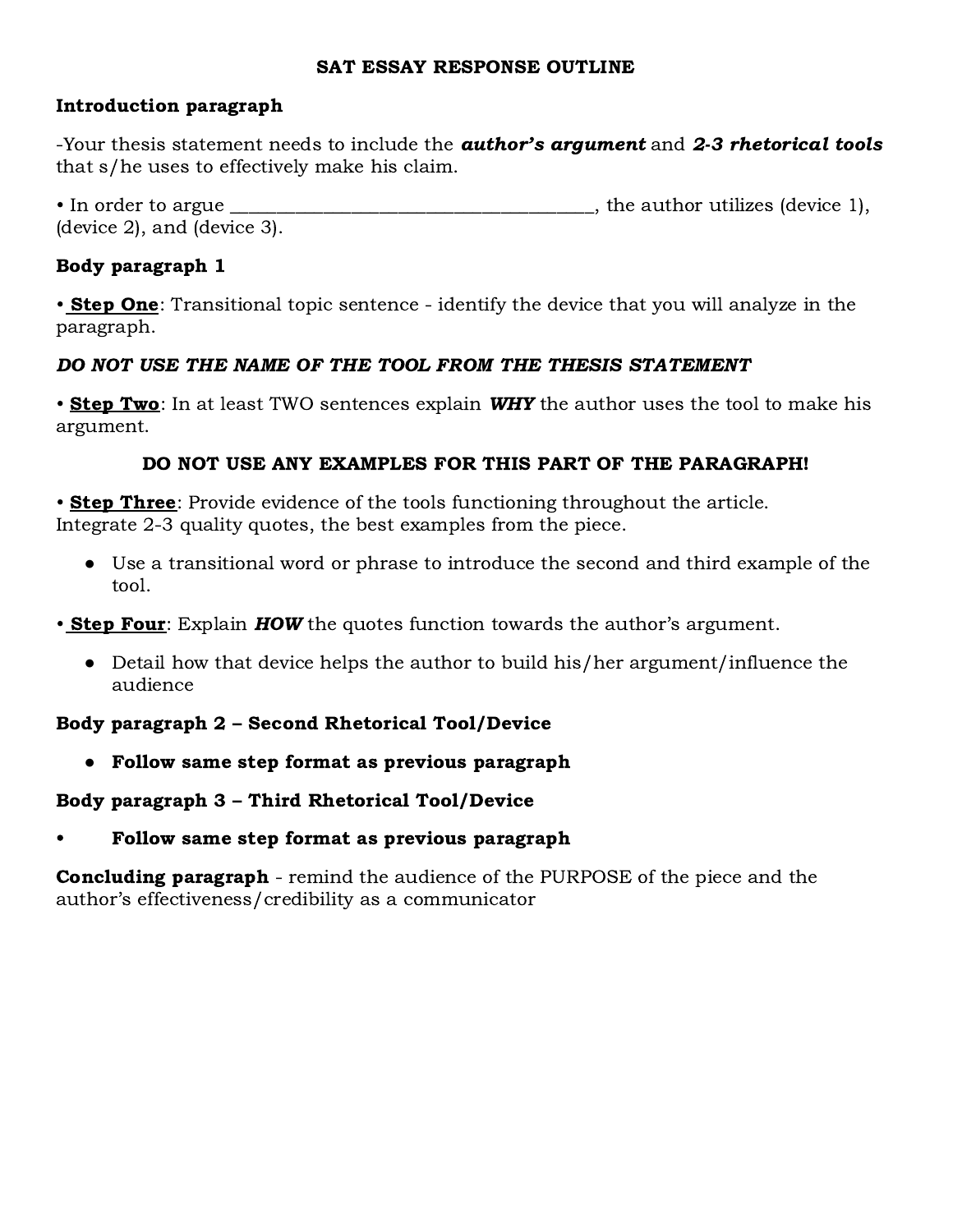# Sample Set-Up: Thesis & Body One

| <b>Thesis Statement Outline</b>                                                       |  |
|---------------------------------------------------------------------------------------|--|
|                                                                                       |  |
|                                                                                       |  |
| builds his argument using _________, ____________, and ___________.                   |  |
| <b>Body Paragraph One Outline</b>                                                     |  |
| Part One: Transitional Topic Sentence                                                 |  |
| Throughout the article, one rhetorical tool that the author uses to convince his/her  |  |
| audience to                                                                           |  |
| <b>Part Two:</b> Explain WHY the author uses the tool for his/her argument:           |  |
| <b>Part Three:</b> Evidence with transitions                                          |  |
| In order to get his audience to react emotionally, the author explains,<br>$\epsilon$ |  |
|                                                                                       |  |
| He then adds,                                                                         |  |
| $\epsilon$                                                                            |  |